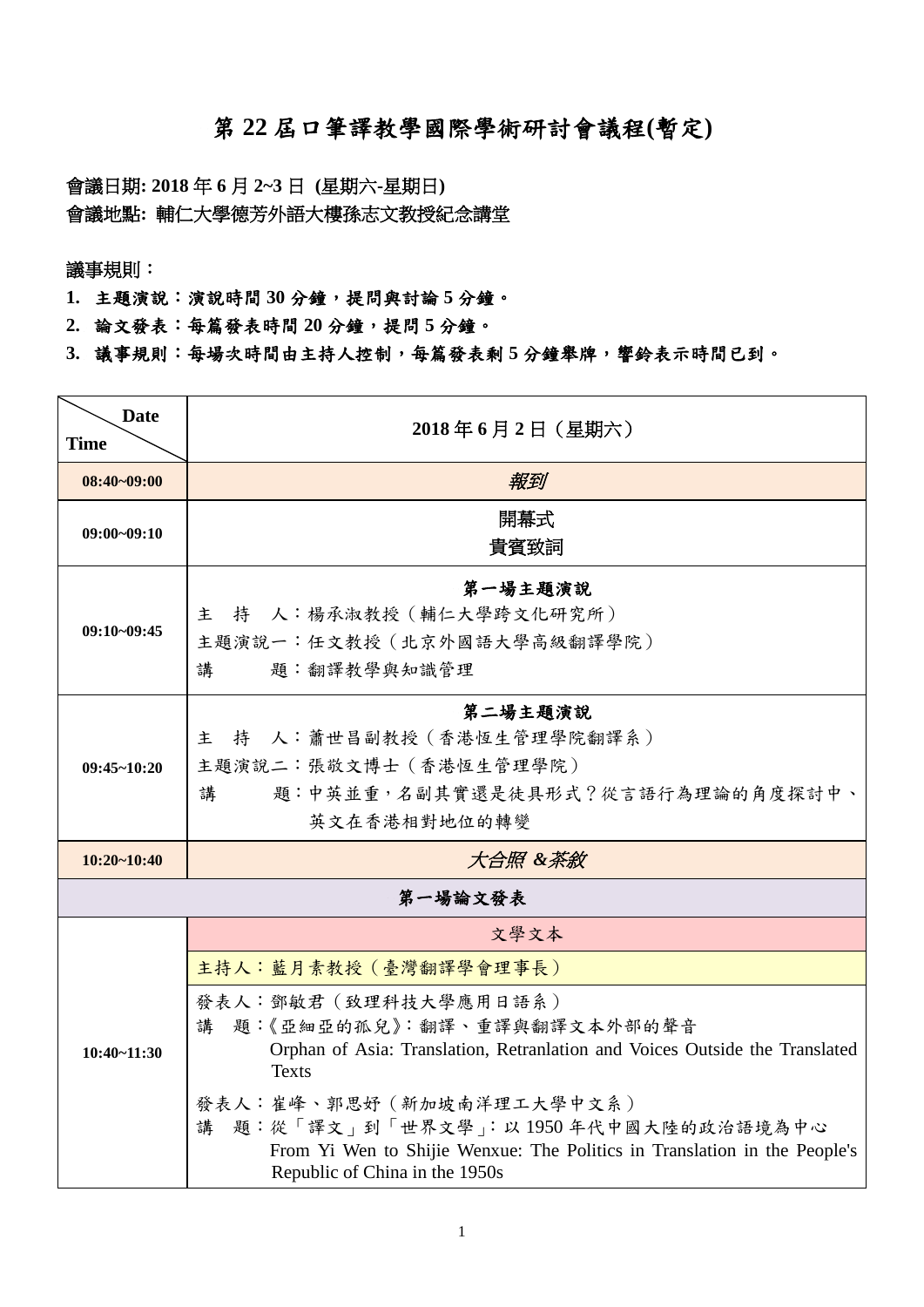| $11:35 - 12:25$ | 主持人:周岫琴副教授 (輔仁大學跨文化研究所)                                                                                                                                  |  |
|-----------------|----------------------------------------------------------------------------------------------------------------------------------------------------------|--|
|                 | 發表人:聶晉熙 (輔大跨文化研究所)<br>講 题:從蘇軾與陸游的詩詞作品英譯看中國飲食形象<br>Chinese Image in Drink and Food-- From the English Translation of Poetic<br>Works of Su Shi and Lu You |  |
|                 | 發表人:胡晨飞 (西南政法大学外语学院)<br>講 題:翻译的博弈——以"孤岛"时期的《西风》为例<br>The Game of Translation: A Study on West Wind in the Period of "Gudao"                              |  |
| $12:25 - 13:30$ | 午餐                                                                                                                                                       |  |
| 第二場論文發表         |                                                                                                                                                          |  |
|                 | 翻譯教學                                                                                                                                                     |  |
|                 | 主持人:賴振南院長(輔仁大學外語學院)                                                                                                                                      |  |
|                 | 發表人:劉素勳 (金門大學應用英語系)                                                                                                                                      |  |
|                 | 講 題:論文翻譯裡「化」與「不化」的問題<br>"To Foreignize or not"---That is the Question                                                                                    |  |
| $13:30 - 14:20$ |                                                                                                                                                          |  |
|                 | 發表人:林曌 (北京第二外国语学院日语学院)                                                                                                                                   |  |
|                 | 講 題:日语学习者口译训练常见错误分析以及对策-以复述训练为中心                                                                                                                         |  |
|                 | 日本語学習者の通訳訓練における誤用分析と対策について --リプロ<br>ダクション訓練を中心に                                                                                                          |  |
|                 |                                                                                                                                                          |  |
|                 | 第三場論文發表                                                                                                                                                  |  |
|                 | 文化 翻譯                                                                                                                                                    |  |
|                 | 主持人:吳讓科院長 (南方醫科大學外語學院)                                                                                                                                   |  |
| $14:20 - 15:10$ | 發表人:沈曉佩 (南洋理工大学翻译硕士课程)<br>題:Recommendations for Chinese Audio Description Guidelines: A Case Study<br>講<br>汉语口述影像指导准则的个案研究                               |  |
|                 | 發表人: Fenty Kusumastuti (Cross Cultural Studies in Fu Jen Catholic University)<br>題:Translating Polysemy of the Science Fiction Film Arrival<br>講         |  |
| $15:10-15:30$   | 茶敘                                                                                                                                                       |  |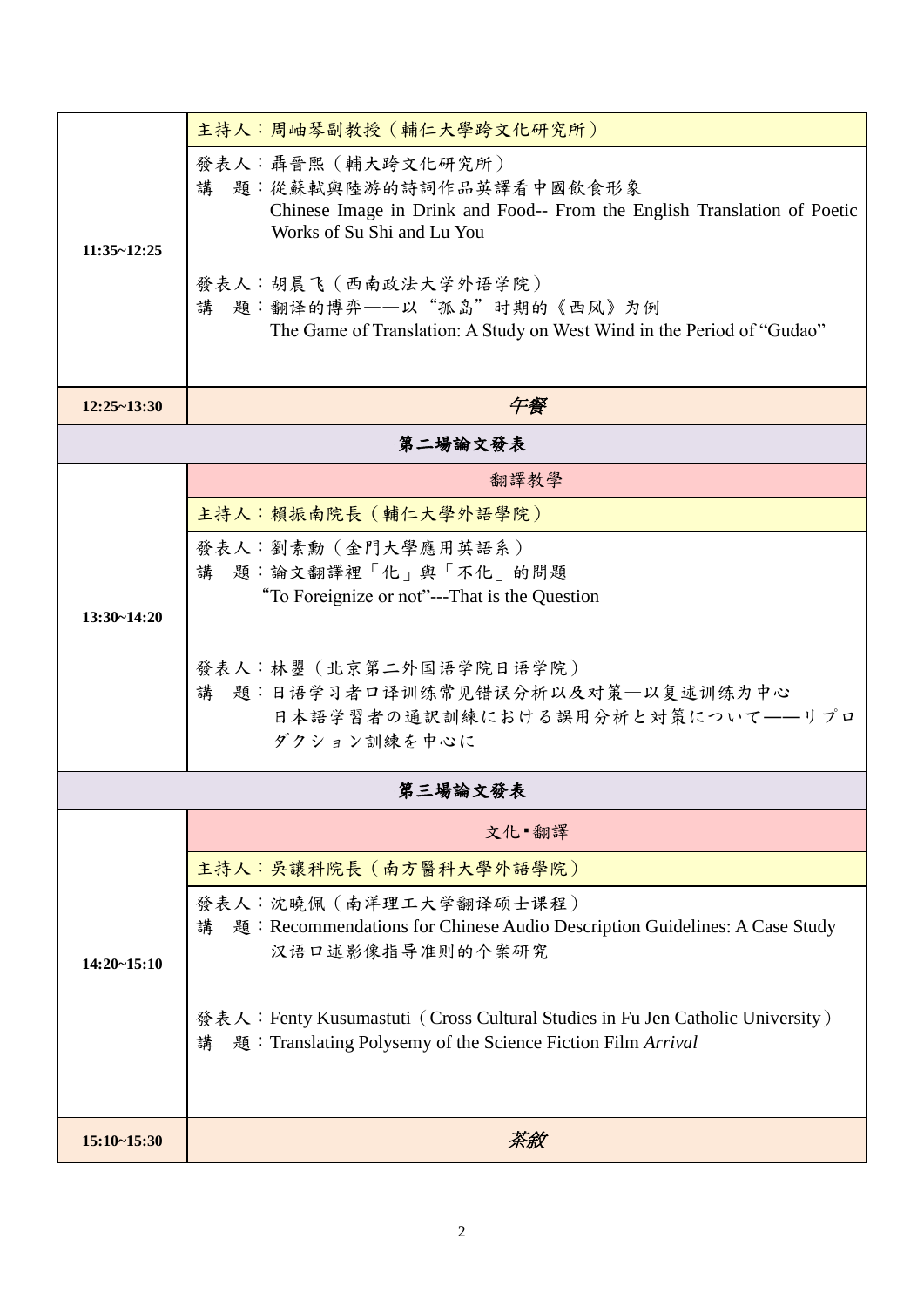| 第四場論文發表         |                                                                                                                                                                                   |  |
|-----------------|-----------------------------------------------------------------------------------------------------------------------------------------------------------------------------------|--|
| $15:30 - 16:20$ | 翻譯 知識管理                                                                                                                                                                           |  |
|                 | 主持人:陳子瑋教授 (臺灣師範大學翻譯研究所)                                                                                                                                                           |  |
|                 | 發表人:陳瑞清(美國加州蒙特雷國際研究學院翻譯與語言教育研究所)<br>講 題:利用語料庫充實譯者的跨領域知識<br>Expanding Translators' Interdisciplinary Knowledge through Corpora                                                     |  |
|                 | 發表人:齊濤云 (輔仁大學跨文化研究所)<br>講 題:職業譯員英漢同傳停頓特徵的實證研究<br>An empirical study of the characteristics of pauses in English-Chinese<br>simultaneous interpreting of professional interpreters |  |
| 第五場論文發表         |                                                                                                                                                                                   |  |
| $16:20 - 17:35$ | 翻譯與譯者                                                                                                                                                                             |  |
|                 | 主持人: 黃翠娥教授 (輔仁大學日本語文學系)                                                                                                                                                           |  |
|                 | 發表人:李恭蔚、王姿穎、林奇賢 (長榮大學翻譯系所)<br>講 題:森鷗外的譯筆與譯理:從譯者轉變為作者的譯路歷程探討                                                                                                                       |  |
|                 | 發表人:笹岡敦子 (輔仁大學跨文化研究所)<br>講 題:森丑之助著作目錄補遺研究                                                                                                                                         |  |
|                 | 發表人:鄭惠芬 (臺灣師範大學翻譯研究所)<br>講<br>題:翻譯批評與批判閱讀—以閱讀瓦特·班雅明〈譯者使命〉為例<br>Translation Criticism and Critical Reading – Reading Walter Benjamin's "Die<br>Aufgabe des Übersetzers"            |  |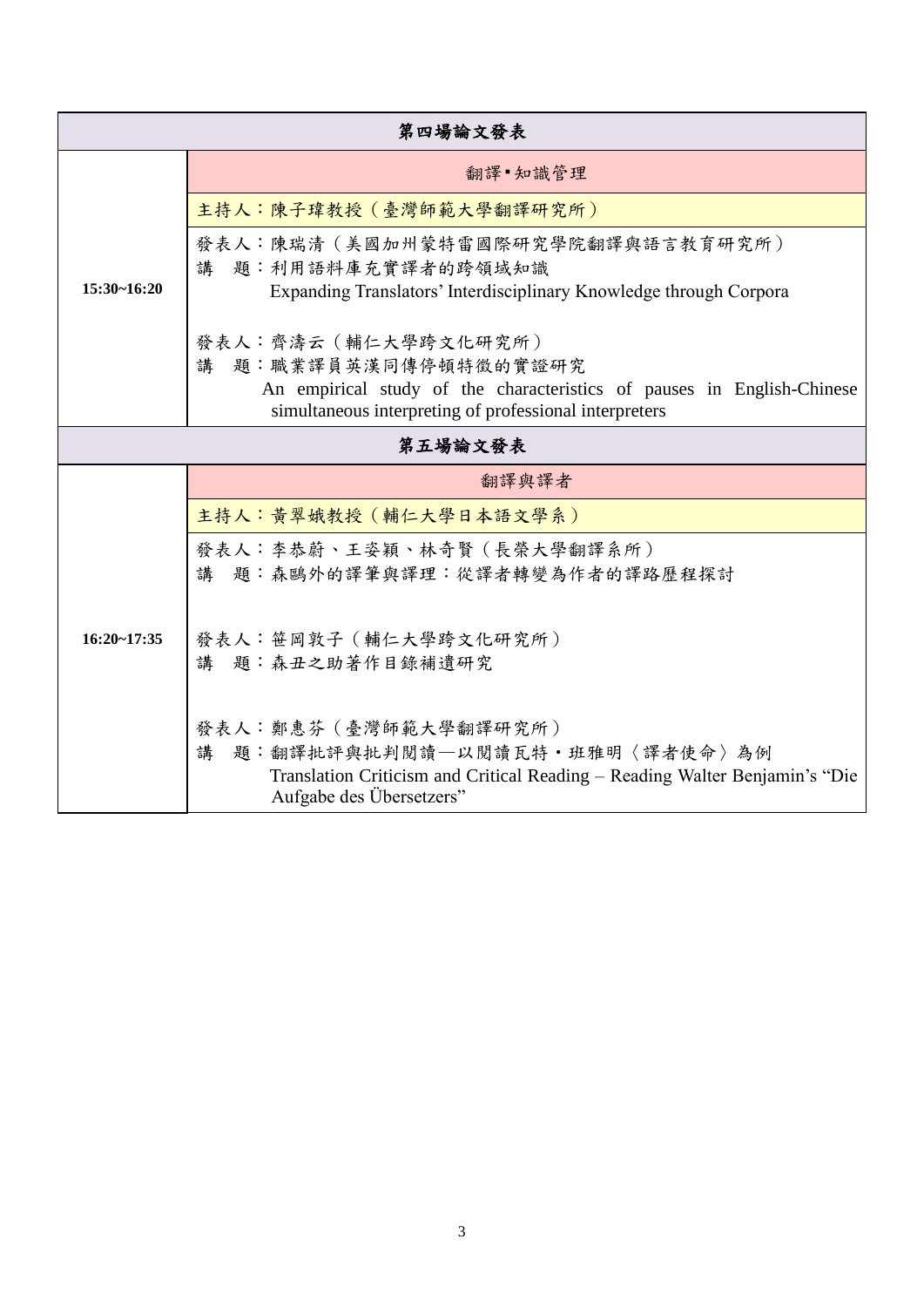## 第 **22** 屆口筆譯教學國際學術研討會議程**(**暫定**)**

會議日期**: 2018** 年 **6** 月 **2~3** 日 **(**星期六**-**星期日**)** 會議地點**:** 輔仁大學德芳外語大樓孫志文教授紀念講堂

議事規則:

**1.** 主題演說:演說時間 **30** 分鐘,提問與討論 **5** 分鐘。備有中日同步口譯。

- **2.** 論文發表:每篇發表時間 **20** 分鐘,提問 **5** 分鐘。
- **3.** 議事規則:每場次時間由主持人控制,每篇發表剩 **5** 分鐘舉牌,響鈴表示時間已到。

| <b>Date</b><br><b>Time</b> | 2018年6月3日 (星期日)                                                                                                                                                                                                                       |  |
|----------------------------|---------------------------------------------------------------------------------------------------------------------------------------------------------------------------------------------------------------------------------------|--|
| 第六場論文發表                    |                                                                                                                                                                                                                                       |  |
| $09:00 - 09:50$            | 翻譯教學/翻譯與譯者                                                                                                                                                                                                                            |  |
|                            | 主持人:楊曉霖教授 (南方醫科大學外國語學院/國際合作與交流處)                                                                                                                                                                                                      |  |
|                            | 發表人:朱琳 (泉州市華僑大學)<br>題:翻譯教學中學生知識結構的優化發展與有效利用——以翻譯專業碩士<br>講<br>(MTI)培養為例<br>Optimizing and Utilizing the learner's Knowledge Structure in Translation<br>Teaching: A Case Study of The MTI Education                                    |  |
|                            | 發表人:萬宏瑜 (上海外国语大学英语学院)<br>題:口譯能力中的個人知識管理和教學設計<br>講<br>Personal Knowledge Management in Interpreting Competence and the Teaching<br>Plan                                                                                                |  |
|                            | 第七場論文發表                                                                                                                                                                                                                               |  |
|                            | 文化 翻譯                                                                                                                                                                                                                                 |  |
|                            | 主持人:朱琳教授 (泉州市華僑大學)                                                                                                                                                                                                                    |  |
| $09:50-10:40$              | 發表人:孫夢漪、崔峰 (新加坡南洋理工大學中文系)<br>題:社會、語言與翻譯的動態演變:新加坡華文報章的歐化翻譯現象——以《聯<br>講<br>合早報》為例<br>The Dynamic Evolution between Society, Language and Translation: A Case<br>Study of Europeanised Chinese Language and Translation in Lianhe Zaobao |  |
|                            | 發表人:王炎強 (復旦大學)<br>題:文化资本框架下的非职业口译探究<br>講<br>Cultural Capital in Interpreting: a Case of Non-professional Interpreting                                                                                                                 |  |
| $10:40 - 11:00$            | 茶敘                                                                                                                                                                                                                                    |  |